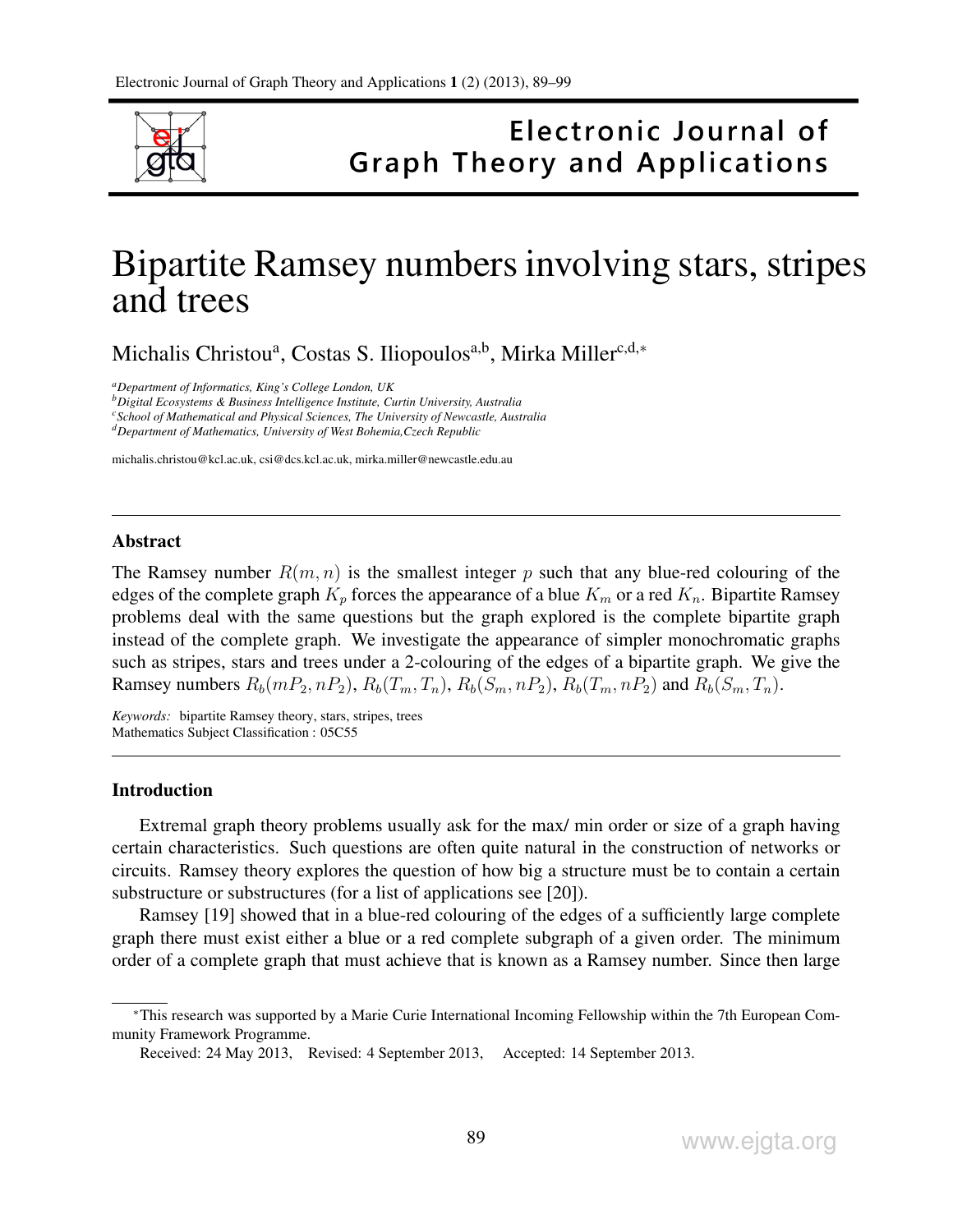amount of research has been done trying to obtain exact values for Ramsey numbers, or to obtain good lower and upper bounds[18].

There are many generalizations of Ramsey theory. Multicolour Ramsey theory deals with the same problem involving more than two colours. Infinite Ramsey theory investigates similar problems on infinite graphs. Ramsey numbers also exist for monochromatic graphs other than complete subgraphs, e.g. trees, stars, bipartite graphs, cycles, paths, etc. Bipartite Ramsey problems deal with the same questions but the graph explored is the complete bipartite graph instead of the complete graph. Additionally, there are many similar questions for directed graphs.

The bipartite case has been studied extensively. In particular, research has been done to obtain exact values for small Ramsey numbers ([1, 8, 12, 17]). A first general upper bound was given by Irving [15] by exploring the similarity of the problem with Zarankiewicz's problem. Subsequent work on general bounds for the problem was given by Thomason et al[22], by Hattingh et al. [12], by Goddard et al. [10], by Caro et al. [4], by Conlon [6] and Lin et al. [16]. Exact solutions were given for simpler cases of the problem such as path-path bipartite Ramsey numbers [9, 11], star-star bipartite Ramsey numbers [17], star-path bipartite Ramsey numbers [13],  $K_{2,2}$ - $K_{1,n}$  and  $K_{2,2}$ - $K_{2,n}$  bipartite Ramsey numbers [2],  $C_{2m}$ - $K_{2,2}$  bipartite Ramsey numbers [21] and bipartite Ramsey numbers for multiple copies of  $K_{2,2}$  [14]. Some variations of the bipartite case such as multicolour problems [3, 5] and rainbow colouring problems [7] have been also studied.

In this paper we consider special cases of the bipartite Ramsey problem. More specifically we investigate the appearance of simpler monochromatic graphs such as stripes, stars and trees under a 2-colouring of the edges of a bipartite graph. We give the Ramsey numbers  $R_b(mP_2, nP_2)$ ,  $R_b(T_m, T_n)$ ,  $R_b(S_m, nP_2)$ ,  $R_b(T_m, nP_2)$  and  $R_b(S_m, T_n)$ .

#### 1. Definitions and Problems

Throughout this paper we consider an undirected graph  $G(V, E)$ , where V is the set of vertices, also called nodes, and E is the set of edges. The *complement* graph  $\overline{G}(V, \overline{E})$  of G has the same vertices as  $G$  but edges that appear in  $G$  do not appear in  $G$  and edges that do not appear in  $G$  appear in G. The *order* of a graph is the number of its vertices. The *size* of a graph is the number of its edges. A *path*  $P_n(V, E)$  is a graph with  $V = \{x_1, x_2, \dots, x_n\}$  and  $E = \{x_1x_2, x_2x_3, \dots, x_{n-1}x_n\}.$ Its end vertices are  $x_1, x_n$  and its *length*  $\ell$  is equal to  $n - 1$ . A *cycle*  $C_n(V, E)$ , where  $n \geq 3$ , is a graph with  $V = \{x_1, x_2, \dots, x_n\}$  and  $E = \{x_1x_2, x_2x_3, \dots, x_{n-1}x_n, x_nx_1\}$ . Its *length*  $\ell$  is equal to n. A *cycle* is called *odd/even* if its length is *odd/even*. The *girth* g of a graph G is the length of its shortest cycle. A graph containing no cycles is called an *acyclic* graph. The *degree* of a vertex  $v \in G$  is denoted by  $d(v)$  and is equal to the number of vertices to which v is connected. A *regular* graph is a graph in which all its vertices have the same degree. A graph is *planar* if it can be drawn in a plane without its edges crossing. A *face* is a region surrounded by a cycle in a planar embedding of a graph without any path crossing the cycle. A *tree*  $T_n$  is a maximal acyclic graph on n vertices. A *forest* is a disconnected acyclic graph. A *rooted* tree has a node which is called the *root*. In such a tree, each of the nodes that is one graph edge further away from a given node (*parent*) and its distance to the root is one more than its *parent* is called a *child*. Nodes having the same parent node are called *siblings*. The *height* of a tree  $T_n$ , denoted by  $Height(T_n)$ , is defined as the maximum length of a path from the root of  $T_n$  to a leaf of  $T_n$ . A *star*  $S_n$  of order n, is a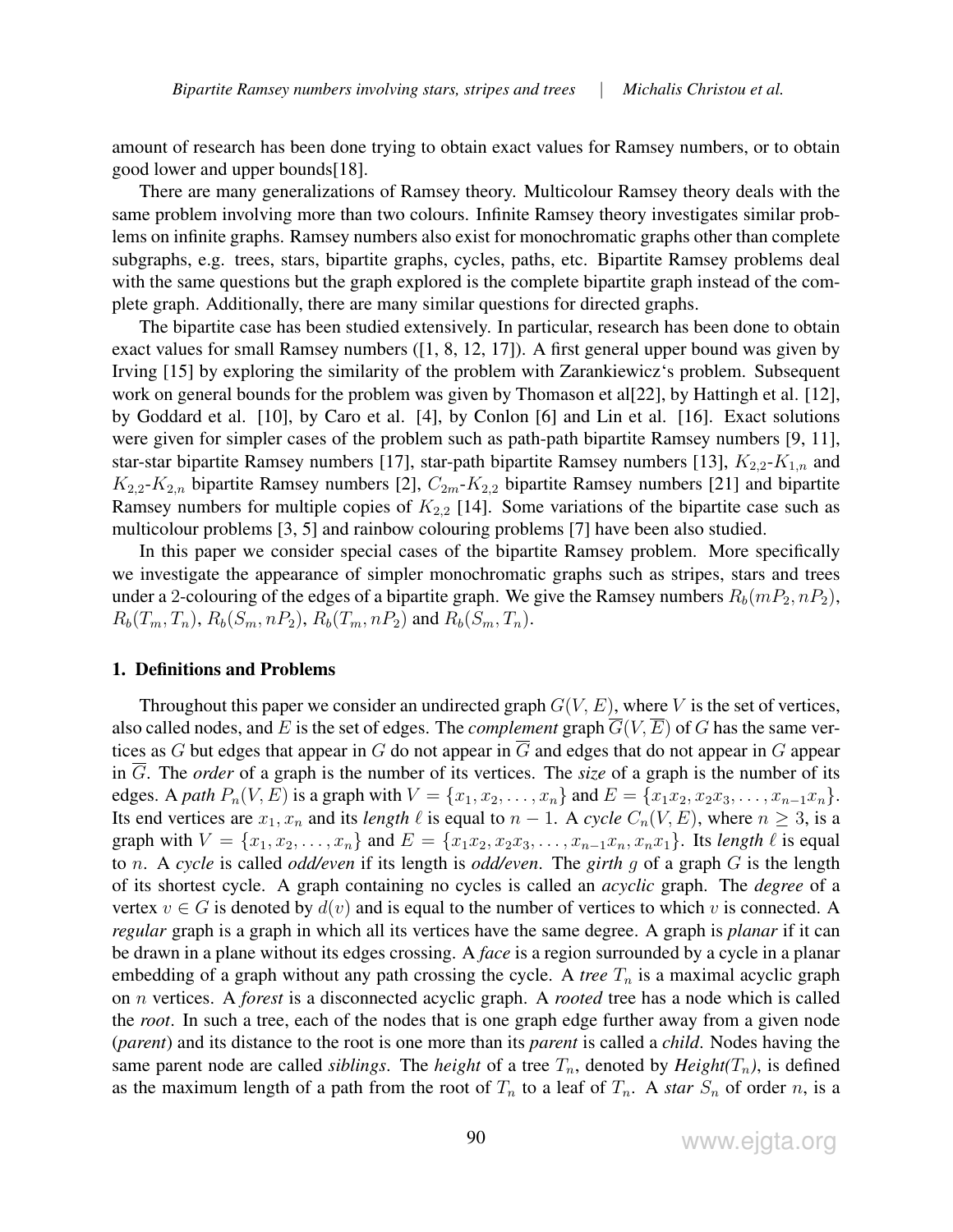tree on n nodes with one node having degree  $n - 1$  and the other  $n - 1$  nodes having degree 1. A *complete* graph on *n* vertices, denoted by  $K_n$ , is a graph in which all *n* vertices are connected to each other. A *bipartite* graph is a graph in which all its vertices are decomposed into two disjoint sets such that no two graph vertices within the same set are adjacent. A *complete bipartite* graph on 2n vertices, denoted by  $K_{n,n}$ , is a bipartite graph in which every pair of vertices belonging in a different partition are adjacent. A  $nP_2$  stripe graph is the graph consisting of  $2n$  vertices and n independent edges.

The Ramsey number  $R(m, n)$  is the smallest integer p such that any blue-red colouring of the edges of the complete graph  $K_p$  forces the appearance of a blue  $K_m$  or a red  $K_n$ .

The bipartite Ramsey number  $R_b(m, n)$  is the smallest integer p such that any blue-red colouring of the edges of the complete bipartite graph  $K_{p,p}$  forces the appearance of a blue  $K_{m,m}$  or a red  $K_{n,n}$ .

More generally the bipartite Ramsey number  $R_b(H, G)$ , where H and G are bipartite graphs, is the smallest integer  $p$  such that any blue-red colouring of the edges of the complete bipartite graph  $K_{p,p}$  forces the appearance of a blue H or a red G.

## 2. Bipartite Ramsey numbers involving stars, stripes and trees

In this section we will give solutions to the problems that we are considering. For the first four problems we first give an upper bound and then we prove that it is tight. However the bipartite Ramsey numbers for trees appear to be smaller in the case that both of the considered trees are of even order. In the last case we first give an upper bound, then we show when it can be achieved and we give the exact solutions for the rest of its cases.

The solution to the bipartite Ramsey stripe problem is an immediate consequence of the following theorem.

**Theorem 2.1.**  $R_b(mP_2, nP_2) = m + n - 1$ .

*Proof.* We will first prove that  $R_b(mP_2, nP_2) \le m + n - 1$  by considering a 2-colouring of  $K_{b,b}$ , where  $b = m + n - 1$ . We pick a maximal  $K_{k,k}$  containing a blue  $kP_2$ . If  $k \ge m$  we have a blue  $mP_2$  otherwise maximality forces a red  $K_{b-k,b-k}$  made from the remaining vertices. That means a red  $(b - k)P_2$ . But  $k < m$  and so  $b - k > (n + m - 1) - m$ . Hence  $b - k \ge n$ .

The following lower bound shows that  $R_b(mP_2, nP_2) > m+n-2$ . We consider the following 2-colouring of  $K_{m+n-2,m+n-2}$  (see also Figure 1):

- Let the independent sets of  $K_{m+n-2,m+n-2}$  be A and B.
- We colour the edges joining the first  $m 1$  vertices of A to the vertices of B.
- We colour the rest of the edges red.

 $\Box$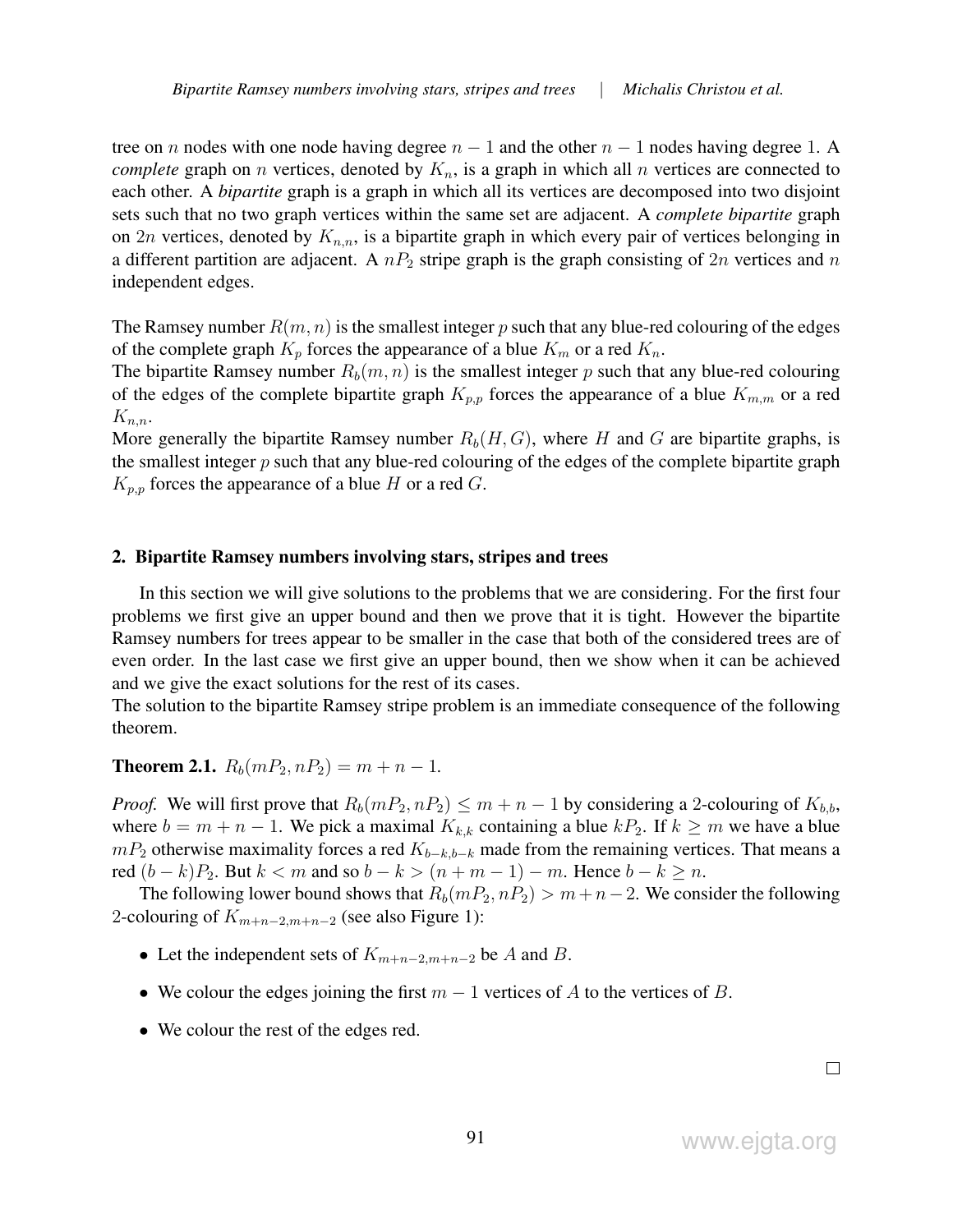

Figure 1: A 2 colouring of  $K_{6,6}$  without a blue (continuous line)  $5P_2$  or a red (dashed line)  $3P_2$ 

The solution for the bipartite Ramsey tree problem is broken into five lemmas as shown below, depending on whether the considered trees are both of even order and whether the orders of the considered trees are close enough.

## Theorem 2.2.

$$
R_b(T_m, T_n) = \begin{cases} m-1, & m = n = 2k, \\ \max(min(m, n), max(\lceil \frac{m}{2} \rceil, \lceil \frac{n}{2} \rceil)), & otherwise. \end{cases}
$$

*Proof.* W.l.o.g. we consider  $2 \le m \le n$ . The general upper bound is given by Lemma 2.1. The construction of Lemma 2.2 gives the lower bound for the case  $m < \lceil \frac{n}{2} \rceil$  $\frac{n}{2}$ . The construction of Lemma 2.3 gives the lower bound for the case  $m \geq \lceil \frac{n}{2} \rceil$ , with the restriction that m and n cannot be equal if they are both even. A stricter upper bound in the case that m is even and  $m = n$  is given by Lemma 2.4 and finally the construction of Lemma 2.5 gives the lower bound for this case.  $\sim 10$ 

The following lemma gives us the general upper bound for this problem.

**Lemma 2.1.**  $R_b(T_m, T_n) \leq max(m, \lceil \frac{n}{2} \rceil)$  $\frac{n}{2}$ ]), where  $2 \leq m \leq n$ .

*Proof.* Consider a 2-colouring of  $K_{b,b}$ , where  $b = max(m, \lceil \frac{n}{2} \rceil)$  $\frac{n}{2}$ ]). Let the independent sets of  $K_{b,b}$ be A and B. Consider a maximal red  $T_k$ . W.l.o.g. say it is made by the first x vertices in A and the first k – x vertices of B. If k = b we get a red  $T_{2b}$  (i.e. at least a  $T_n$ ), otherwise maximality forces a blue  $K_{b-x,k-x}$  (composed by the last  $b-x$  vertices of A and the first  $k-x$  vertices of B) and a blue  $K_{x,b+x-k}$  (composed by the first x vertices of A and the last  $b + x - k$  vertices of B) and so a blue  $T_{b-2x+k}$  and a blue  $T_{b+2x-k}$ .

Therefore, there is at least one blue  $T_b$  (even k) or at least one blue  $T_{b+1}$  (odd k) and hence in either case there exists at least a blue  $T_m$ .  $\Box$ 

The following lemma gives us a lower bound for this problem for the case where  $2 \le m < \lceil \frac{n}{2} \rceil$  $\frac{n}{2}$ .

**Lemma 2.2.**  $R_b(T_m, T_n) > \lceil \frac{n}{2} \rceil$  $\left\lfloor \frac{n}{2} \right\rfloor - 1$ , where  $2 \leq m < \lceil \frac{n}{2} \rceil$  $\frac{n}{2}$ .

*Proof.* A red  $K_{\lceil \frac{n}{2} \rceil - 1, \lceil \frac{n}{2} \rceil - 1}$  contains at most a red  $T_{n-2}$  (even n) or at most a red  $T_{n-1}(\text{odd }n)$ .

The following lemma gives us a lower bound for this problem for the case where  $2 \leq \lceil \frac{n}{2} \rceil \leq m < n$ or  $2 < n = m = 2k + 1$  with  $k \in \mathbb{Z}^+$ .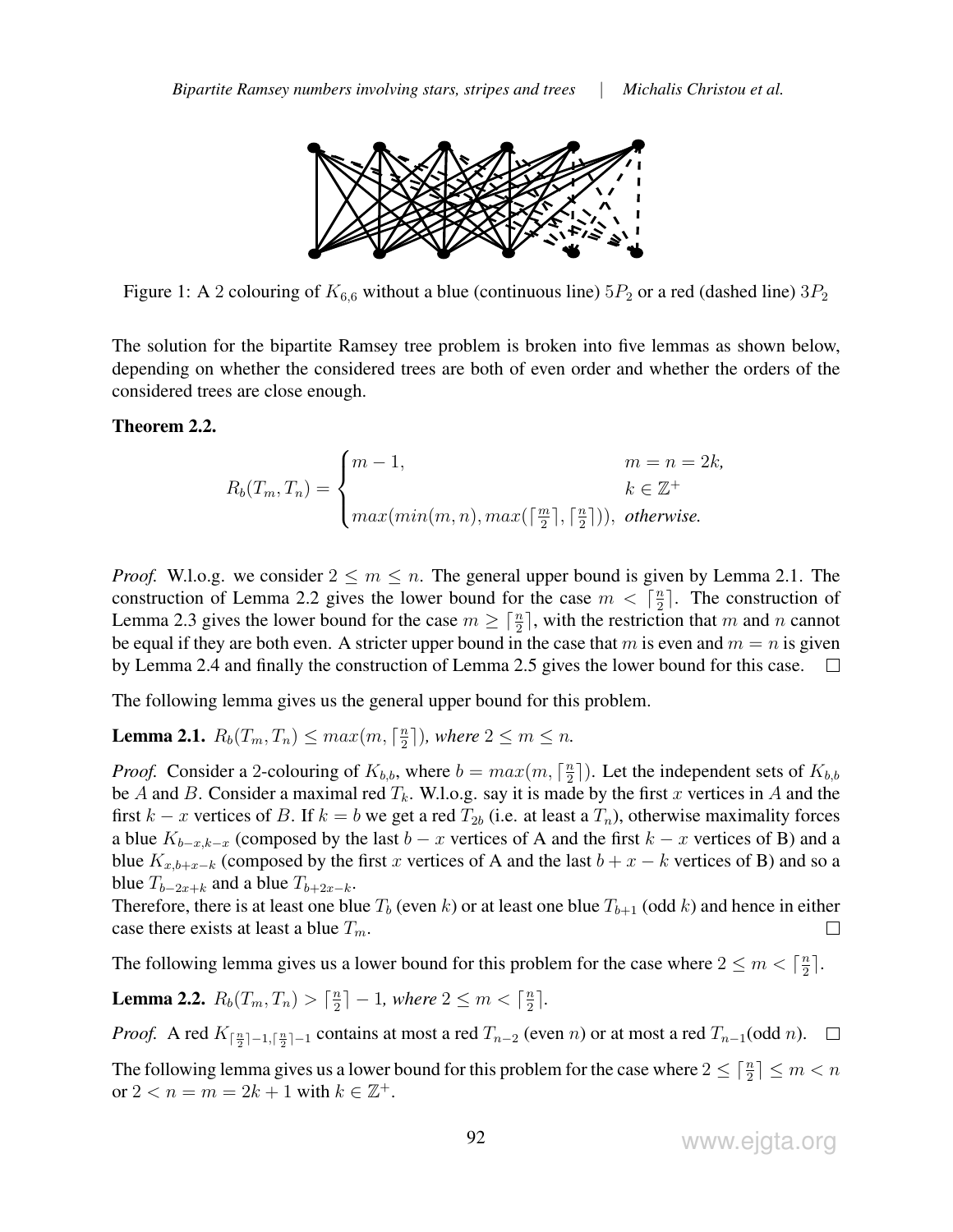**Lemma 2.3.**  $R_b(T_m, T_n) > m - 1$ , where  $2 \leq \lceil \frac{n}{2} \rceil \leq m < n$  or  $2 < n = m = 2k + 1$  with  $k \in \mathbb{Z}^+$ .

*Proof.* Consider the following 2-colouring of  $K_{m-1,m-1}$  (see also Figure 2a):

- Let the independent sets of  $K_{m-1,m-1}$  be A and B.
- Colour the edges joining the first  $\lfloor \frac{m-1}{2} \rfloor$  $\frac{(-1)}{2}$  vertices of A with the first  $\lceil \frac{m-1}{2} \rceil$  $\frac{(-1)}{2}$  vertices of *B* blue.
- Colour the edges joining the last  $\lceil \frac{m-1}{2} \rceil$  $\frac{(-1)}{2}$  vertices of A with the last  $\lfloor \frac{m-1}{2} \rfloor$  $\frac{-1}{2}$  vertices of *B* blue.
- Colour the rest of the edges red.

 $\Box$ 

The following lemma gives us a lower upper bound for this problem for the case where  $m = n =$ 2k with  $k \in \mathbb{Z}^+$ .

**Lemma 2.4.**  $R_b(T_m, T_m)$  ≤  $m − 1$  *if* m *is even.* 

*Proof.* Consider a 2-colouring of  $K_{m-1,m-1}$ . Let the independent sets of  $K_{m-1,m-1}$  be A and B. By previous lemma it contains either a blue  $T_{m-1}$  or a red  $T_{m-1}$ . W.l.o.g. say a blue  $T_{m-1}$  made by the first x vertices in A and the first  $m-1-x$  vertices of B. Maximality forces a red  $K_{m-1-x,m-1-x}$ (composed by the last  $m-1-x$  vertices of A and the first  $m-1-x$  vertices of B) and a red  $K_{x,x}$ (composed by the first x vertices of A and the last x vertices of B) and so a red  $T_{2(m-1-x)}$  and a red  $T_{2x}$ . Therefore, there is at least one red  $T_{2\lceil \frac{m-1}{2} \rceil} = T_m$  (as  $m-1$  is odd).

The following lemma shows that the upper bound established in the previous lemma can be achieved.

**Lemma 2.5.**  $R_b(T_m, T_m) > m - 2$  if  $n = m = 2k$ .

*Proof.* Let  $b = min(m, n)$ . Consider the following 2-colouring of  $K_{m-2,m-2}$  (see also Figure 2b):

- Let the independent sets of  $K_{m-2,m-2}$  be A and B.
- Colour the edges joining the first  $\lfloor \frac{m-1}{2} \rfloor$  $\frac{-1}{2}$ ] vertices of A with the first  $\lfloor \frac{m-1}{2} \rfloor$  $\frac{(-1)}{2}$  vertices of *B* blue.
- Colour the edges joining the last  $\lfloor \frac{m-1}{2} \rfloor$  $\frac{2^{-1}}{2}$  vertices of A with the last  $\lfloor \frac{m-1}{2} \rfloor$  $\frac{1}{2}$  vertices of *B* blue.
- Colour the rest of the edges red.

 $\Box$ 

The solution to the bipartite star vs stripes problem is an immediate consequence of the following theorem.

**Theorem 2.3.**  $R_b(S_m, nP_2) = m + \lfloor \frac{n-1}{2} \rfloor$  $\frac{-1}{2}$ ] – 1.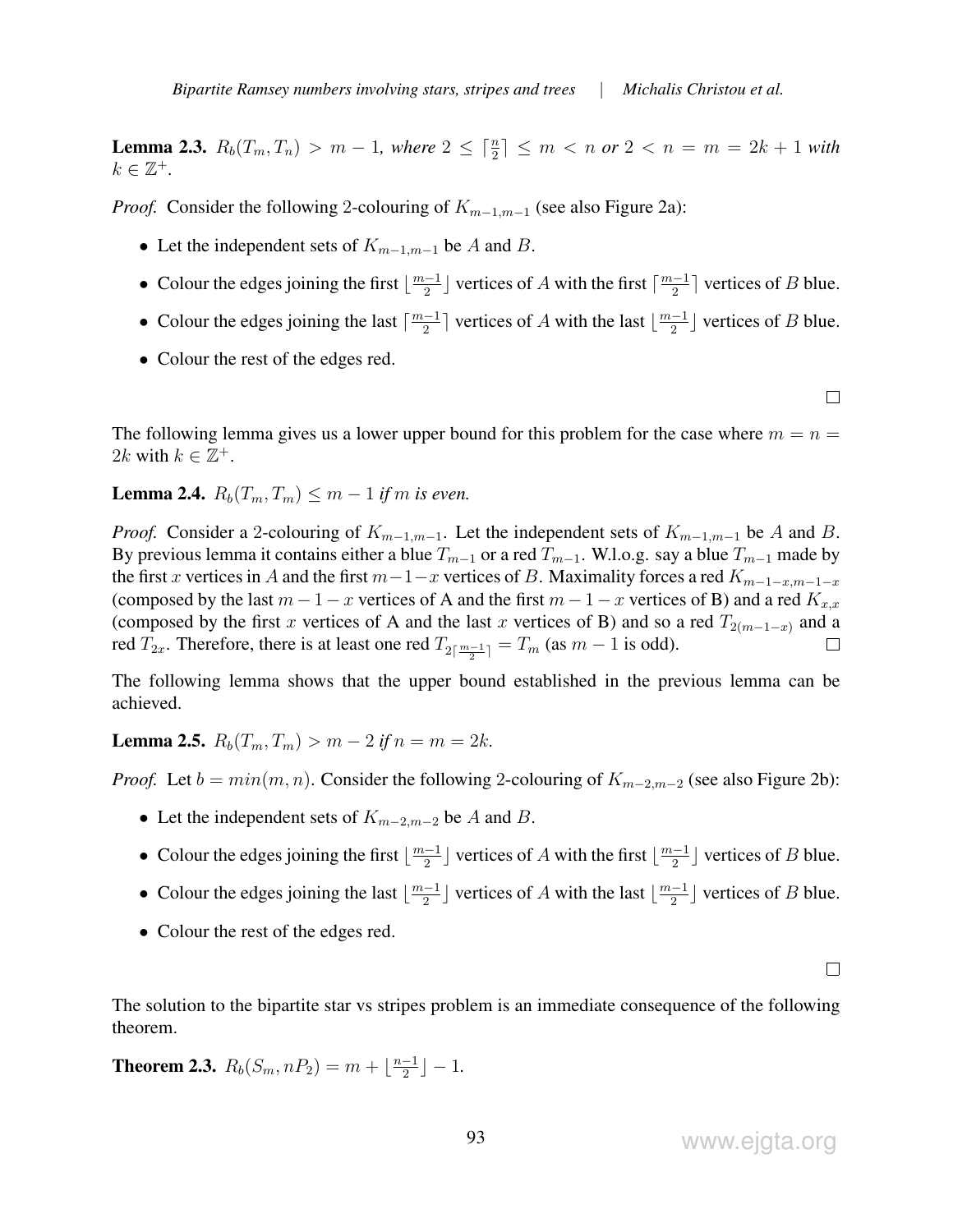(dashed line)  $T_8$ 



Figure 2: Lower bound constructions considered in Theorem 2.2

(dashed line)  $T_8$ 

*Proof.* We will first prove that  $R_b(S_m, nP_2) \leq m + \lfloor \frac{n-1}{2} \rfloor$  $\frac{-1}{2}$   $-1$ . Let's consider a 2-colouring of  $K_{b,b}$ , where  $b = m + \lfloor \frac{n-1}{2} \rfloor$  $\frac{-1}{2}$   $-1$ . Let the independent sets of  $K_{b,b}$  be A and B. Consider a maximal red  $kP_2$ ,  $k \leq n - 1$ . W.l.o.g. say it is made by the first k vertices in A and the first k vertices of B. Maximality forces a blue  $K_{b-k,b-k}$  (composed by the last  $b-k$  vertices of A and the last  $b-k$ vertices of B) and so a blue  $S_{b-k+1}$ . Maximality of the red  $kP_2$  also forces at least one of the two vertices of a  $P_2$  in the upper sets to be joined with only blue edges to the lower sets. Therefore there exist a vertex in the lower sets with  $b - k + \lceil \frac{k}{2} \rceil$  $\left\lfloor \frac{k}{2} \right\rfloor = b - \left\lfloor \frac{k}{2} \right\rfloor$  blue edges attached on it, i.e. at least a blue  $S_{b-\lfloor \frac{k}{2} \rfloor+1}$ . As  $k \le n-1$  we get at least a blue  $S_{b-\lfloor \frac{n-1}{2} \rfloor+1} = S_m$ . We will now show an upper bound revealing that:

$$
R_b(S_m, nP_2) > m + \lfloor \frac{n-1}{2} \rfloor - 2.
$$

Let  $c = m + \lfloor \frac{n-1}{2} \rfloor$  $\frac{-1}{2}$   $-2$ . We consider the following 2-colouring of  $K_{c,c}$  (see also Figure 3):

- Let the independent sets of  $K_{c,c}$  be A and B.
- Colour the edges joining the first  $m-2$  vertices of A with the first  $m-2$  vertices of B blue.
- Colour the rest of the edges red.



Figure 3: A 2 colouring of  $K_{6,6}$  without a blue (continuous line)  $S_6$  or a red (dashed line)  $5P_2$ 

The soution to the bipartite tree vs stripes problem is an immediate consequence of the following theorem.

 $\Box$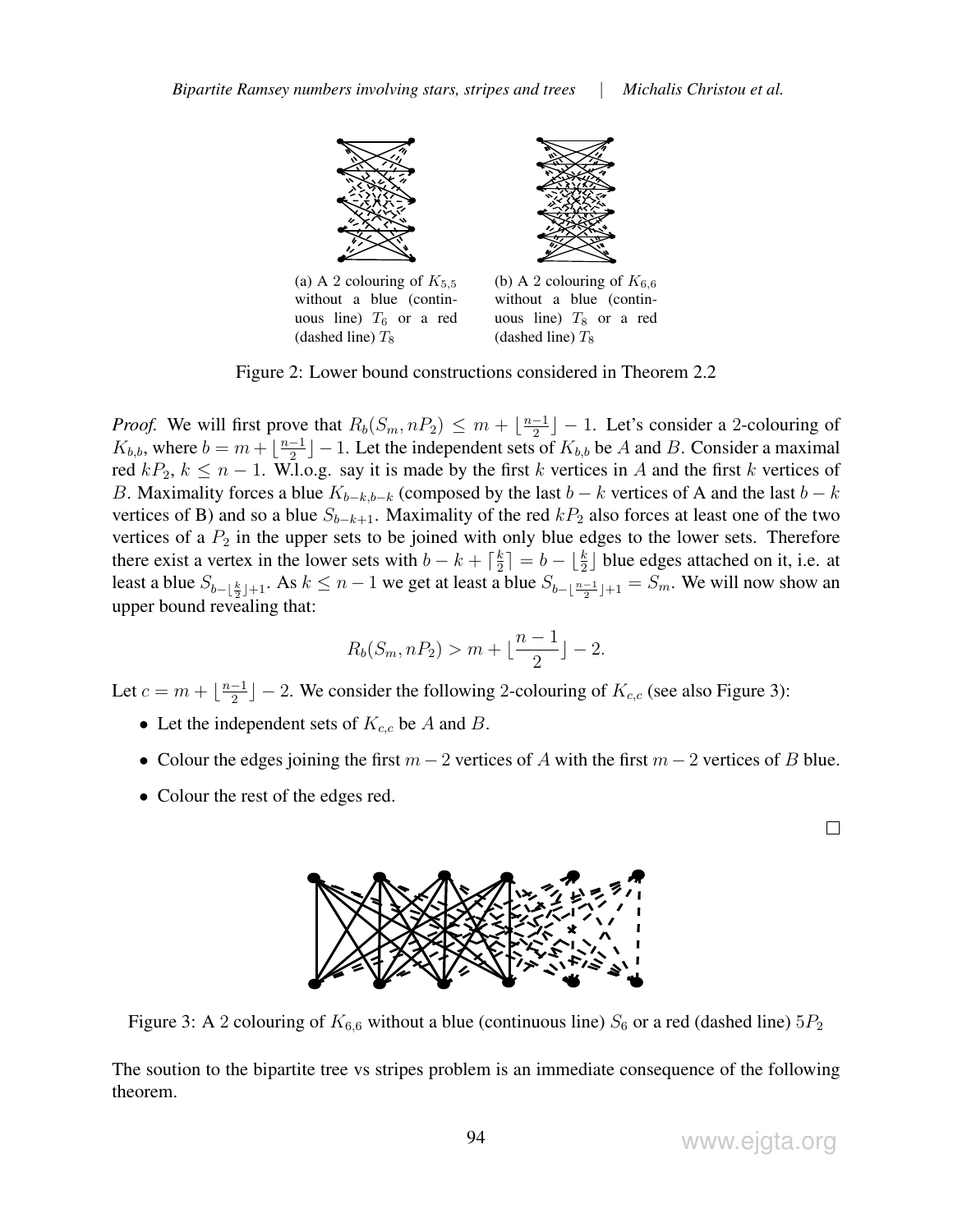**Theorem 2.4.**  $R_b(T_m, nP_2) = max(n, \lceil \frac{m+n-1}{2} \rceil)$  $\frac{n-1}{2}$ .

*Proof.* We will first show that  $R_b(T_m, nP_2) \leq max(n, \lceil \frac{m+n-1}{2} \rceil)$  $\frac{n-1}{2}$ . We consider a 2-colouring of  $K_{b,b}$ , where  $b = \lceil \frac{m}{2} \rceil$  $\lfloor \frac{m}{2} \rfloor + n - 1$ . Let the independent sets of  $K_{b,b}$  be A and B. Consider a maximal red  $kP_2$ . W.l.o.g. say it is made by the first k vertices in A and the first k vertices of B. If  $k = b$ then we get a red nP<sub>2</sub> otherwise  $0 < k < b$  and maximality forces a blue  $K_{b-k,b-k}$  (composed by the last  $b - k$  vertices of A and the last  $b - k$  vertices of B) and so a blue  $T_{2b-2k}$ . Therefore there exists at least one blue  $T_{2b-2n+2}$  in our graph, i.e. at least one blue  $T_m$ . Maximality of the red  $kP_2$ also forces at least one of the two vertices of a  $P_2$  in the first sets of A and B to be joined with only blue edges to the lower sets. This forces the appearance of at least a blue  $T_{2(b-k)+k} = T_{2b-k}$ composed by the vertices of the last sets of  $A$  and  $B$  and at least  $k$  vertices from the upper sets of A and B, i.e at least a blue  $T_{2\lceil \frac{m+n-1}{2}\rceil-n+1}$  (which means a blue  $T_m$  if  $m+n-1$  is even or a blue  $T_{m+1}$  if  $m + n - 1$  is odd).

We will now show that  $R_b(T_m, nP_2) > \lceil \frac{m+n-1}{2} \rceil$  $\left\lfloor \frac{n-1}{2} \right\rfloor - 1$ . Let  $c = \left\lceil \frac{m+n-1}{2} \right\rceil$  $\lfloor \frac{n-1}{2} \rfloor - 1$ . Consider the following 2-colouring of  $K_{c,c}$  (similar to the colouring given in Figure 3):

- Let the independent sets of  $K_{c,c}$  be A and B.
- Colour the edges joining the first  $\lfloor \frac{m-1}{2} \rfloor$  $\frac{(-1)}{2}$  vertices of A with the first  $\lceil \frac{m-1}{2} \rceil$  $\frac{(-1)}{2}$  vertices of *B* blue.
- Colour the rest of the edges red.

The lower bound construction for the case  $n > \lceil \frac{m+n-1}{2} \rceil$  $\frac{n-1}{2}$  is a red  $K_{n-1,n-1}$ .

The solution for the bipartite Ramsey tree vs star problem is broken into several lemmas. We first establish a general upper bound, which can be achieved in certain cases, and then we provide a solution for the rest of the cases.

The following lemma gives us the general upper bound for this problem.

**Lemma 2.6.**  $R_b(T_m, S_n) \le n + \lfloor \frac{m-1}{2} \rfloor$  $\frac{-1}{2}$ ] – 1.

*Proof.* Consider a 2-colouring of  $K_{b,b}$ , where  $b = n + \lfloor \frac{m-1}{2} \rfloor$  $\frac{(-1)}{2}$   $\rfloor$  – 1. Let the independent sets of  $K_{b,b}$ be A and B. Number the vertices in each set from 1 to b. Consider a maximal blue  $T_k$ ,  $k \leq m-1$ . W.l.o.g. say it is made by the first x vertices in A and the first  $k - x$  vertices of B. If  $k = 2b$ we get a red  $T_{2b} = T_{2(n+\lfloor \frac{m-1}{2} \rfloor-1)}$  (i.e. at least a  $T_m$ ), otherwise maximality forces a red  $K_{b-x,k-x}$ (composed by the last  $b - x$  vertices of A and the first  $k - x$  vertices of B) and a red  $K_{x,b+x-k}$ (composed by the first x vertices of A and the last  $b + x - k$  vertices of B) and so a red  $S_{b-x+1}$ , a red  $S_{k-x+1}$ , a red  $S_{x+1}$  and a red  $S_{b+x-k+1}$ . The red  $S_{b-x+1}$  and the red  $S_{b+x-k+1}$  guarantee at least a red  $S_{b-\lfloor \frac{m-1}{2} \rfloor+1} = S_n$ .  $\Box$ 

The above upper bound can be achieved in certain cases, as the next lemma shows.

**Lemma 2.7.**  $R_b(T_m, S_n) > n + \lfloor \frac{m-1}{2} \rfloor$  $\frac{n-1}{2}$ ] – 2*, if*  $(n + \lfloor \frac{m-1}{2} \rfloor)$  $\frac{(-1)}{2}$ ] - 2) =  $x\lfloor \frac{m-1}{2}$  $\frac{(-1)}{2}$  +  $y(m-1)$  where  $\{x, y\} \in \mathbb{Z}^*$ .

*Proof.* Let  $b = n + \lfloor \frac{m-1}{2} \rfloor$  $\frac{2}{2}$   $-1$   $-$  2. Consider the following 2-colouring of  $K_{b,b}$  (see also Figure 4):

 $\Box$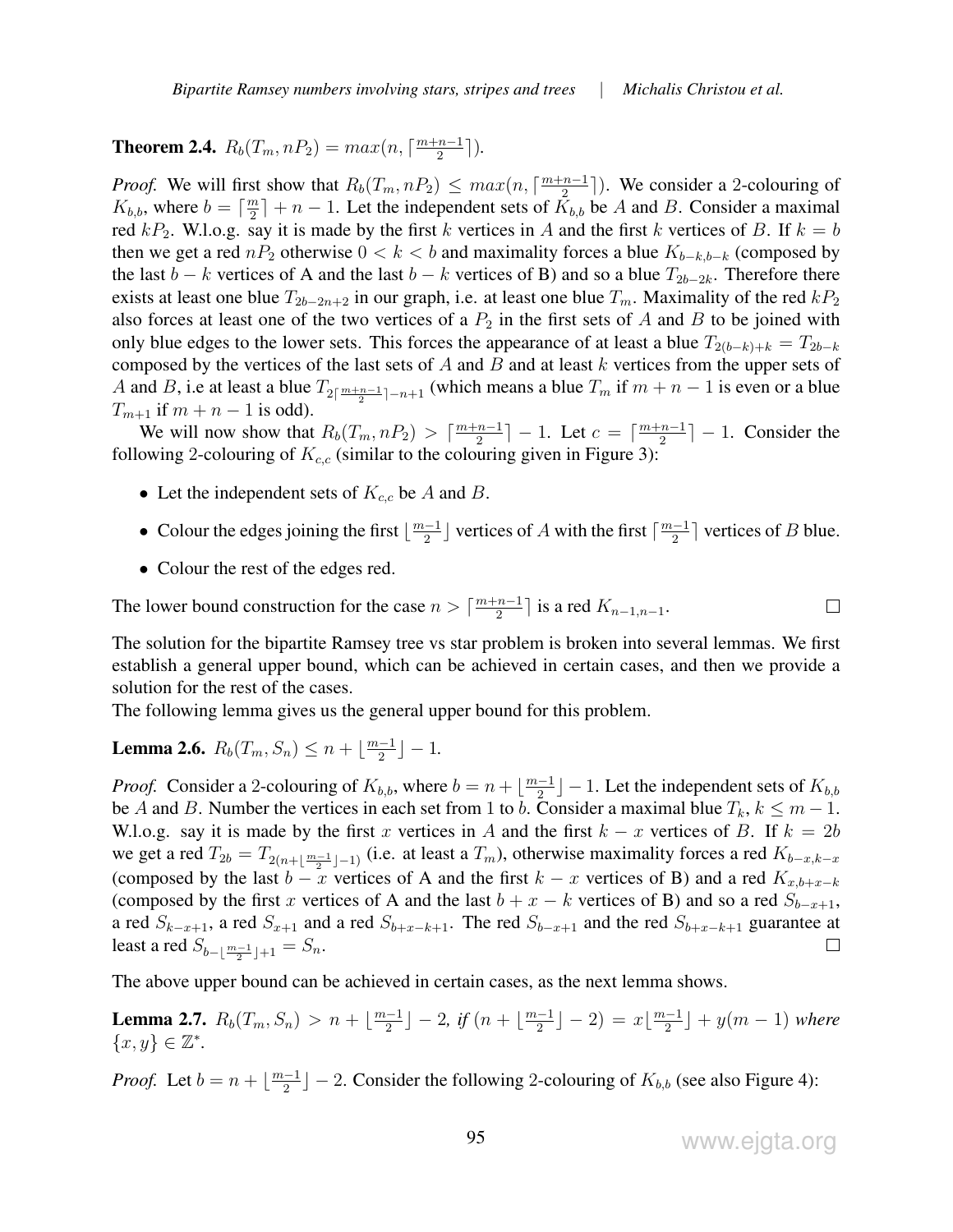- Let the independent sets of  $K_{b,b}$  be A and B.
- Number the vertices in each set from 1 to  $b$ .
- Colour the edges joining the first  $\lfloor \frac{m-1}{2} \rfloor$  $\frac{(-1)}{2}$  vertices of A with the first  $\lceil \frac{m-1}{2} \rceil$  $\frac{(-1)}{2}$  vertices of *B* blue.
- Colour the edges joining the next  $\lceil \frac{m-1}{2} \rceil$  $\lfloor \frac{m-1}{2} \rfloor$  vertices of A with the next  $\lfloor \frac{m-1}{2} \rfloor$  $\frac{-1}{2}$  vertices of B blue.
- Repeat colouring in this manner until we colour  $2y$  sets.
- Colour the edges joining the next  $\lfloor \frac{m-1}{2} \rfloor$  $\lfloor \frac{m-1}{2} \rfloor$  vertices of A with the next  $\lfloor \frac{m-1}{2} \rfloor$  $\frac{-1}{2}$  vertices of B blue.
- Repeat colouring in this manner until we reach the end of set  $A$ .
- Colour the rest of the edges red.

 $\Box$ 



Figure 4: A 2 colouring of  $K_{6,6}$  without a blue (continuous line)  $T_4$  or a red (dashed line)  $S_7$ 

The following theorem summarizes the above lemmas and provides us with the solution for the rest of the cases.

**Theorem 2.5.**  $R_b(T_m, S_n) = n + \lfloor \frac{m-1}{2} \rfloor$  $\lfloor \frac{n-1}{2} \rfloor - 1 - i$ , where  $i \in \mathbb{Z}^*$  and  $\{y, x_0, \ldots, x_i\} \in \mathbb{Z}^*$  such that *i* is minimum and  $\left(n + \frac{m-1}{2}\right)$  $\frac{(-1)}{2}$ ] – 2 – i) =  $y(m-1) + \sum_{j=0}^{i} x_j(\lfloor \frac{m-1}{2} \rfloor)$  $\frac{-1}{2}$ ] – j).

*Proof.* If  $i = 0$  the theorem is an immediate consequence of Lemmas 2.6 and 2.7. The case of  $i = 1$  implies that  $n + \lfloor \frac{m-1}{2} \rfloor$  $\lfloor \frac{n-1}{2} \rfloor - 2$  is not a sum of  $\lfloor \frac{m-1}{2} \rfloor$  $\frac{2^{n}-1}{2}$  and  $m-1$  terms and we cannot use the same colouring as in Lemma 2.7. Any other colouring will lead to the creation of either a blue  $T_m$  or a red  $S_n$  and so  $R_b(T_m, S_n) \leq n + \lfloor \frac{m-1}{2} \rfloor$  $\lfloor \frac{n-1}{2} \rfloor$  – 2–1. Let  $n + \lfloor \frac{m-1}{2} \rfloor$  $\frac{(-1)}{2}$ ] – 2 – i = y(m – 1) +  $\sum_{j=0}^{1} x_j$ ( $\lfloor \frac{m-1}{2} \rfloor$  $\frac{-1}{2}$ ]  $-j$ ). The following colouring proves that  $R_b(T_m, S_n) > n + \lfloor \frac{m-1}{2} \rfloor$  $\frac{-1}{2}$ ] – 3. Consider the following 2-colouring of  $K_{b,b}$ , where  $b = n + \left[\frac{m-1}{2}\right]$  $\frac{(-1)}{2}$  – 3:

- Let the independent sets of  $K_{b,b}$  be A and B.
- Number the vertices in each set from  $1$  to  $b$ .
- Colour the edges joining the first  $\lfloor \frac{m-1}{2} \rfloor$  $\frac{(-1)}{2}$  vertices of A with the first  $\lceil \frac{m-1}{2} \rceil$  $\frac{(-1)}{2}$  vertices of *B* blue.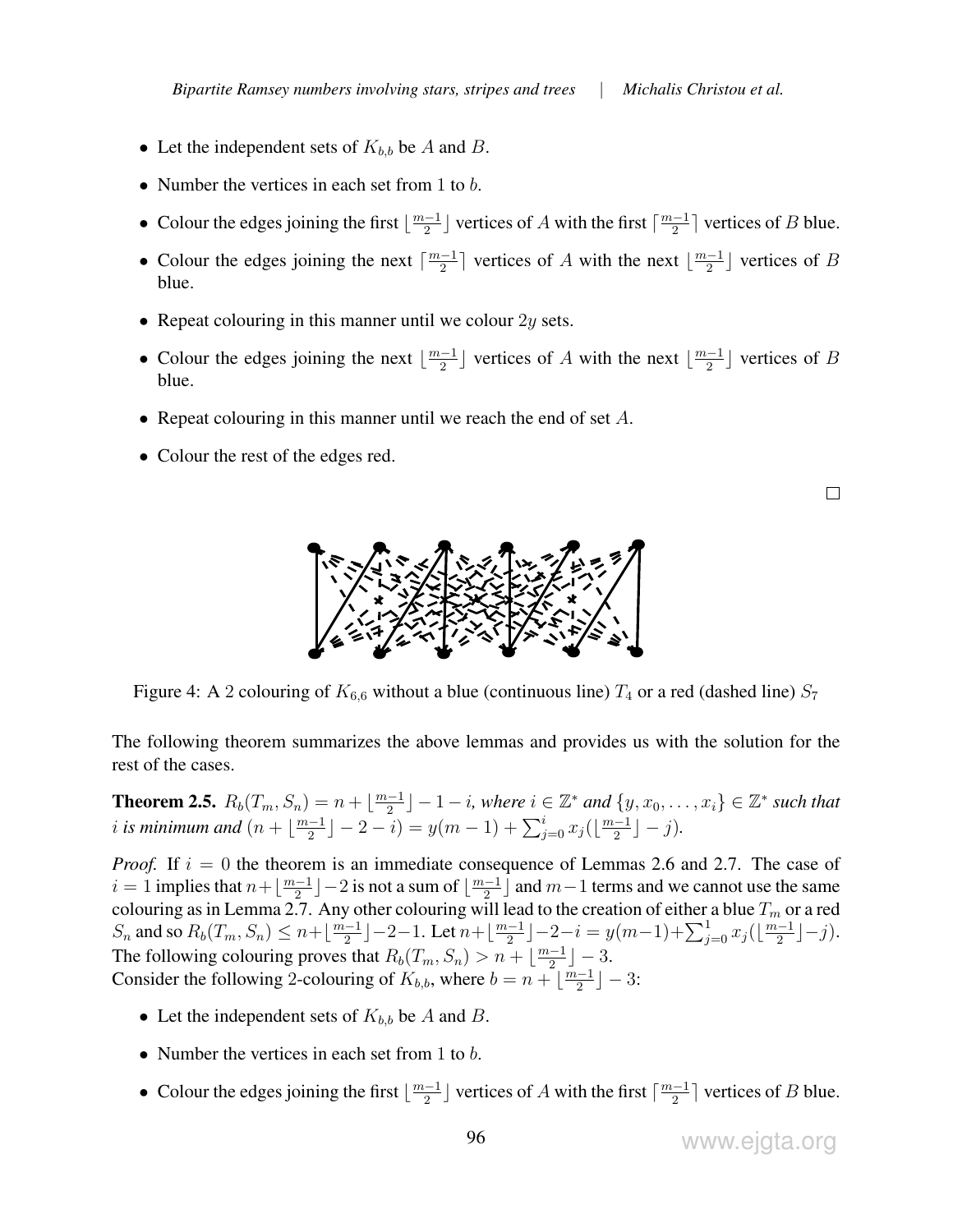- Colour the edges joining the next  $\lceil \frac{m-1}{2} \rceil$  $\lfloor \frac{m-1}{2} \rfloor$  vertices of A with the next  $\lfloor \frac{m-1}{2} \rfloor$  $\frac{-1}{2}$  vertices of B blue.
- Repeat colouring in this manner until we colour  $2y$  sets.
- Colour the edges joining the next  $\lfloor \frac{m-1}{2} \rfloor$  $\lfloor \frac{m-1}{2} \rfloor$  vertices of A with the next  $\lfloor \frac{m-1}{2} \rfloor$  $\frac{1}{2}$  vertices of B blue.
- Repeat colouring in this manner until we colour  $x_0$  sets.
- Colour the edges joining the next  $\lfloor \frac{m-1}{2} \rfloor$  $\lfloor \frac{m-1}{2} \rfloor - 1$  vertices of A with the next  $\lfloor \frac{m-1}{2} \rfloor$  $\frac{1}{2}$ ] – 1 vertices of  $B$  blue.
- Repeat colouring in this manner until we colour  $x_1$  sets.
- Colour the rest of the edges red.

Following similar arguments we can prove the statement for all possible values of  $i$ .  $\Box$ 

### 3. Conclusion

The bipartite Ramsey number  $R_b(H, G)$ , where H and G are bipartite graphs, is the smallest integer p such that any blue-red colouring of the edges of the complete bipartite graph  $K_{p,p}$ forces the existence of a blue H or a red  $G$ . In this paper we have considered special cases of the bipartite Ramsey problem. More specifically, we investigated the existence of simpler monochromatic graphs such as stripes, stars and trees under a 2-colouring of the edges of a bipartite graph and we gave the Ramsey numbers for  $R_b(mP_2, nP_2), R_b(T_m, T_n), R_b(S_m, nP_2), R_b(T_m, nP_2)$  and  $R_b(S_m, T_n)$ . Further research can be carried out to obtain better bounds for the general problem, to derive solutions for special cases or even to investigate the behaviour of small bipartite Ramsey numbers.

#### References

- [1] L. Beineke and A. Schwenk. On a bipartite form of the ramsey problem. In *Proceedings of the Fifth British Combinatorial Conference (Univ. Aberdeen, Aberdeen, 1975)*, pages 17–22, 1975.
- [2] W. Carnielli and E. Carmelo.  $k_{2,2} k_{1,n}$  and  $k_{2,n} k_{2,n}$  bipartite ramsey numbers. *Discrete Mathematics*, 223(1):83–92, 2000.
- [3] W. Carnielli and E. Monte Carmelo. On the ramsey problem for multicolor bipartite graphs. *Advances in Applied Mathematics*, 22(1):48–59, 1999.
- [4] Y. Caro and C. Rousseau. Asymptotic bounds for bipartite ramsey numbers. *Journal of Combinatorics*, 8(1):17–17, 2001.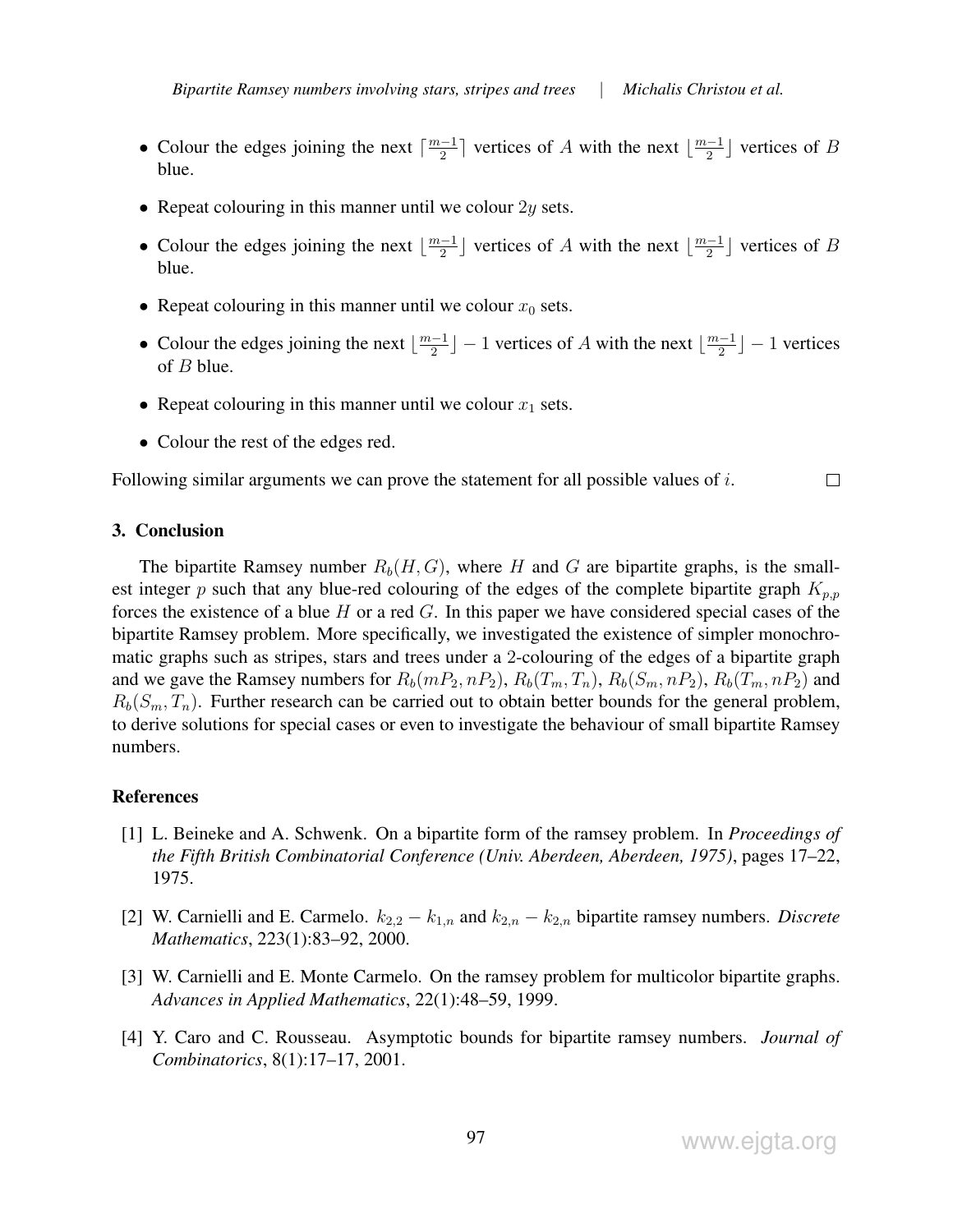- [5] F. Chung and R. Graham. On multicolor ramsey numbers for complete bipartite graphs. *Journal of Combinatorial Theory, Series B*, 18:164–169, 1975.
- [6] D. Conlon. A new upper bound for the bipartite ramsey problem. *Journal of Graph Theory*, 58(4):351–356, 2008.
- [7] L. Eroh and O. Oellermann. Bipartite rainbow ramsey numbers. *Discrete Mathematics*, 277(1):57–72, 2004.
- [8] G. Exoo. A bipartite ramsey number. *Graphs and Combinatorics*, 7(4):395–396, 1991.
- [9] R. Faudree and R. Schelp. Path-path ramsey-type numbers for the complete bipartite graph. *Journal of Combinatorial Theory, Series B*, 19(2):161–173, 1975.
- [10] W. Goddard, M. Henning, and O. Oellermann. Bipartite ramsey numbers and zarankiewicz numbers. *Discrete Mathematics*, 219:85–95, 2000.
- [11] A. Gyárfás and J. Lehel. A ramsey-type problem in directed and bipartite graphs. *Periodica Mathematica Hungarica*, 3(3):299–304, 1973.
- [12] J. Hattingh and M. Henning. Bipartite ramsey theory. *Utilitas Mathematica*, pages 217–230, 1998.
- [13] J. Hattingh and M. Henning. Star-path bipartite ramsey numbers. *Discrete Mathematics*, 185(1):255–258, 1998.
- [14] M. Henning and O. Oellermann. Bipartite ramsey theorems for multiple copies of  $k_{2,2}$ . *Utilitas Mathematica*, pages 23–24, 1998.
- [15] R. Irving. A bipartite ramsey problem and the zarankiewicz numbers. *Glasgow Mathematical Journal*, 19(01):13–26, 1978.
- [16] Q. Lin and Y. Li. Bipartite ramsey numbers involving large  $k_{n,n}$ . *European Journal of Combinatorics*, 30(4):923–928, 2009.
- [17] V. Longani. Some bipartite ramsey numbers. *Southeast Asian Bulletin of Mathematics*, 26(4):583–592, 2003.
- [18] S. Radziszowski. Small ramsey numbers. *The Electronic Journal of Combinatorics*, 1000(0):DS1–Aug, 2011.
- [19] F. Ramsey. On a problem of formal logic. *Classic Papers in Combinatorics*, pages 1–24, 1987.
- [20] V. Rosta. Ramsey theory applications. *The Electronic Journal of Combinatorics*, pages 1–43, 2004.